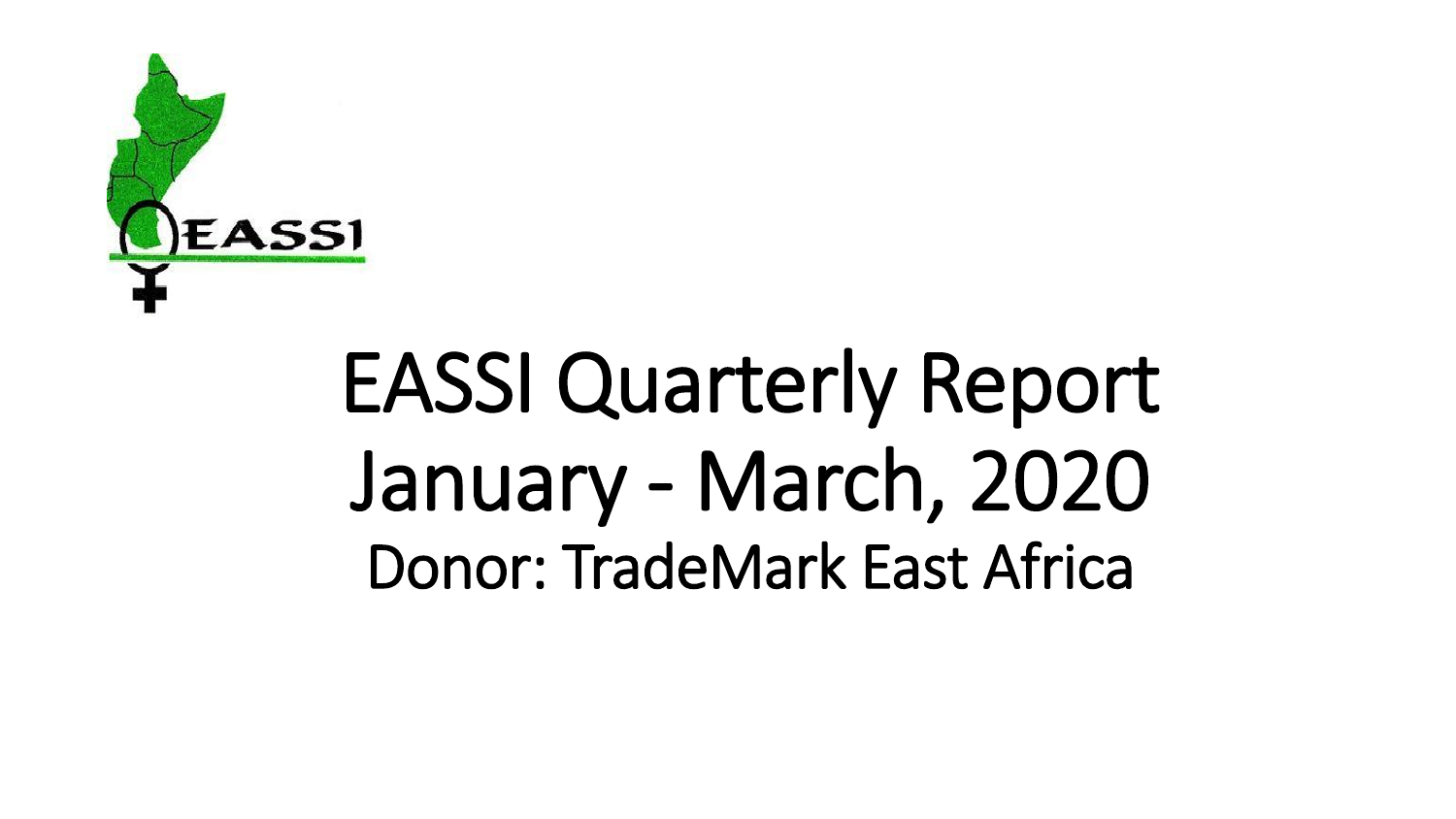#### **Preparatory Meetings for for the TMEA Grant**



**Growing Prosperity Through Trade** 

- Several meetings on line and in Kampala and Busia were held to discuss the recommendations by TMEA SLT as preconditions to issuance of the grant to EASSI
- EASSI and TMEA discussed the progress on implementation of the DCA action plan and the key project documentation.
- A budget and project results chain was then developed.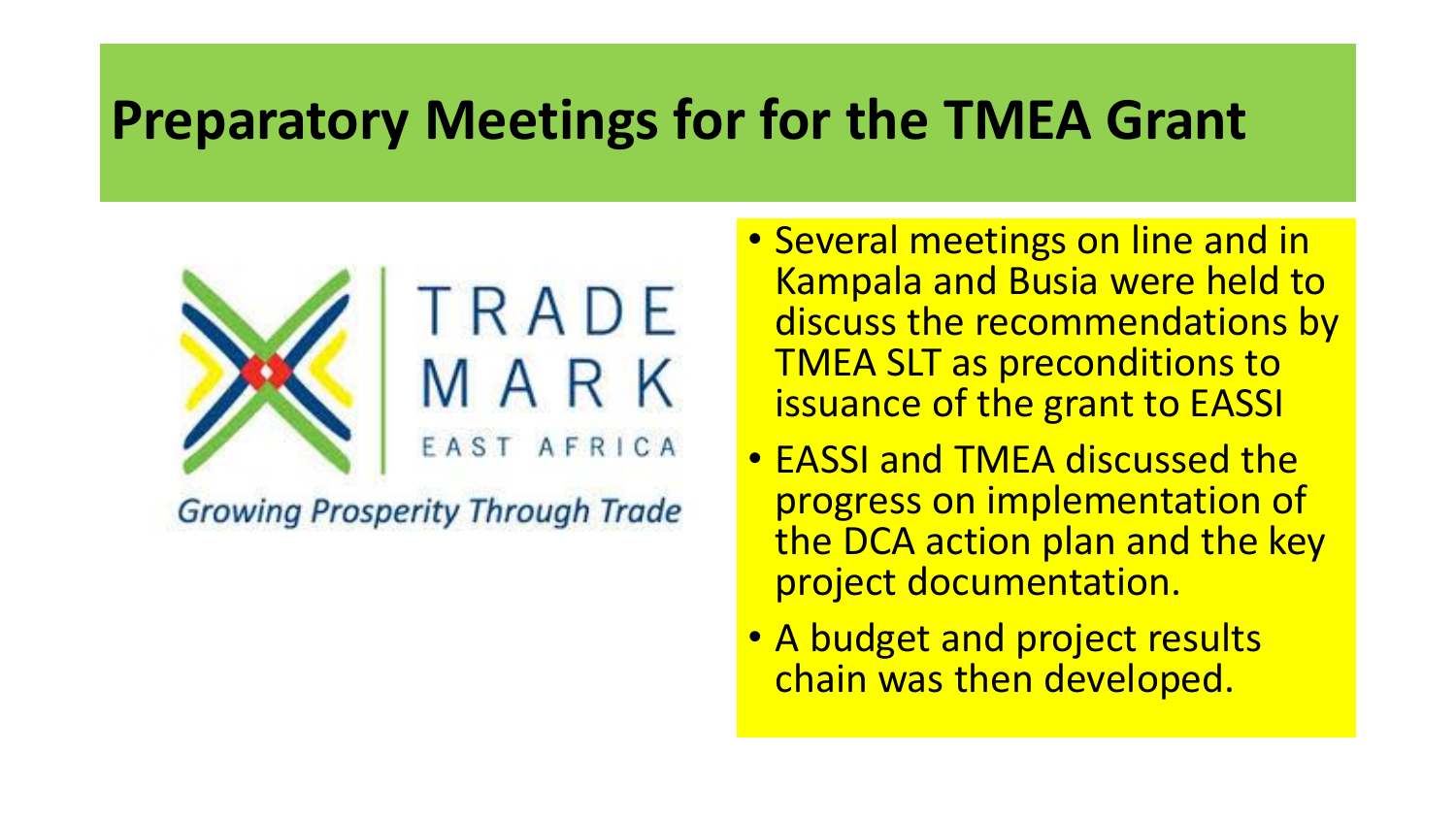#### TMEA Precondition to the Grant

- Revision and Board approval of Finance Manual
- Revision and Board approval of HR policy
- Any other policy related issues raised in the DCA
- EASSI to share the document on risk management developed in 2017 and any communication or minutes to indicate this document was approved by the Board.
- DCA recommendations- general, EASSI to share with TMEA an update on the status of implementation. Where the documents are available, EASSI to share.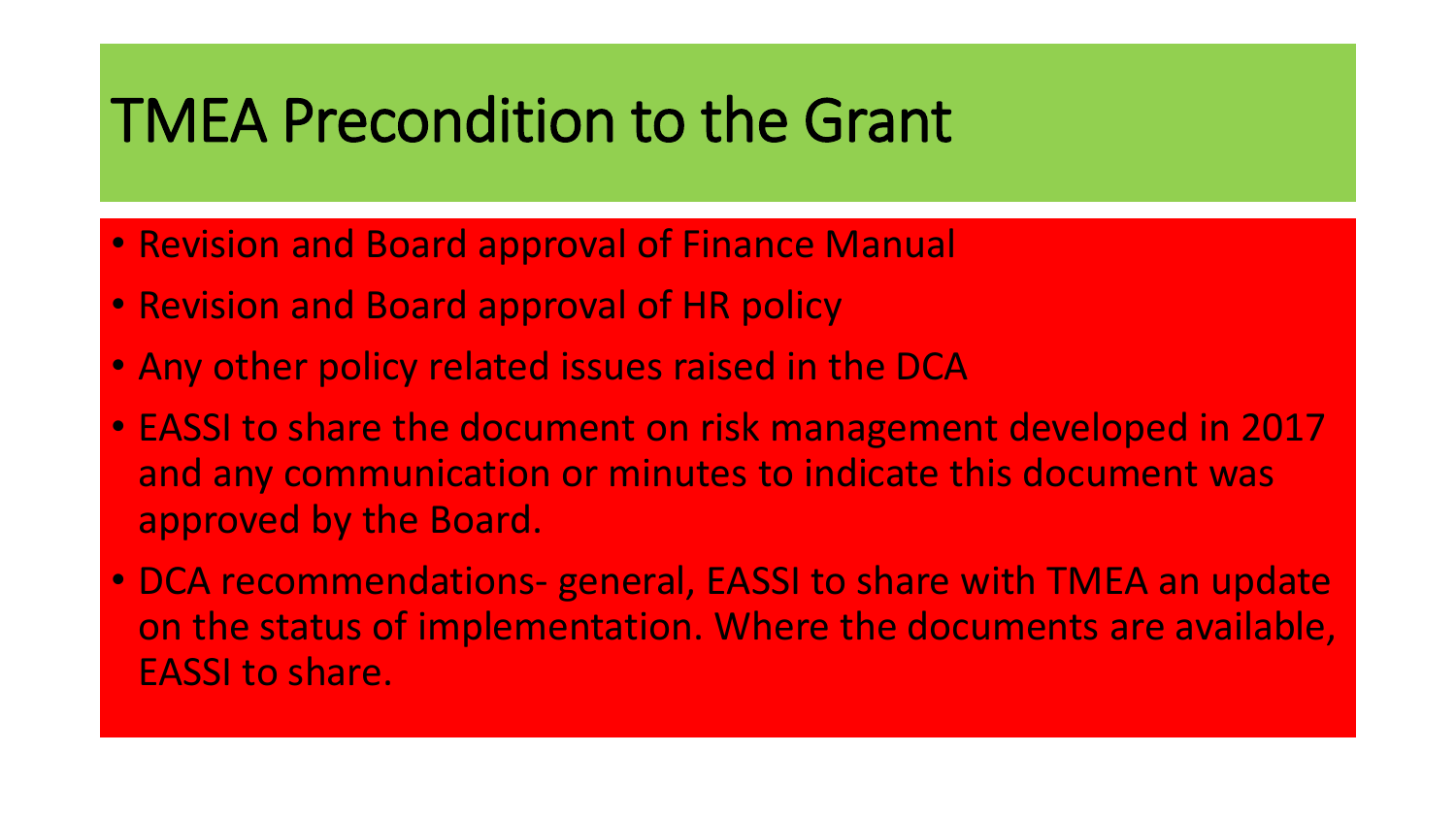# **Signing of the TMEA Project**

- EASSI has signed a grant with TMEA of **USD 1,300,000** to assist in financing the **Making Trade Work for Women Regional Project**
- Agreement is effective April 2020, for a duration of **three (3) years nine (9) months** and will expire on **30 December 2023**
- The project will be implemented at the borders of Busia Uganda/Busia Kenya, Malaba Uganda /Malaba Kenya, Mutukula/Gisenyi, Goli/Mahagi, Elegu/Nimule, Lunga Lunga (Kenya and Tanzania), Taveta/Holili, Isebania/Sirari, Kobero/Kabanga, Namanga Kenya/Namanga/Tanzania
- EASSI Resource Centres will be opened at Busia, Malaba, Goli, Elegu, Taveta, Kobero/Kabanga, Isebania/Sirari and Mutukula/Gisenyi. The advertisement for the Project Assistants is out.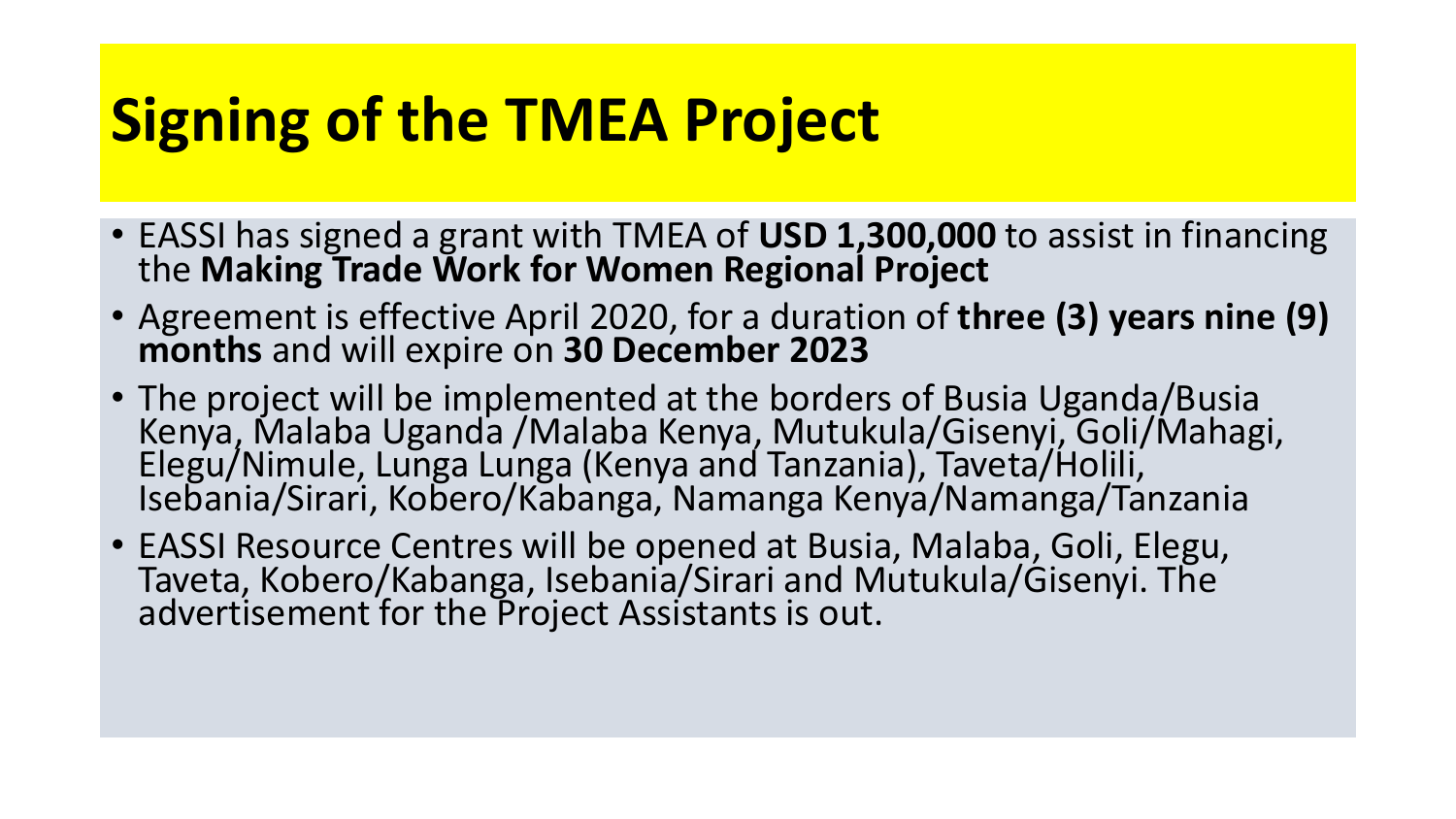## **TMEA Funding Partners Visit to Busia OSBP on 28th Feb, 2020**